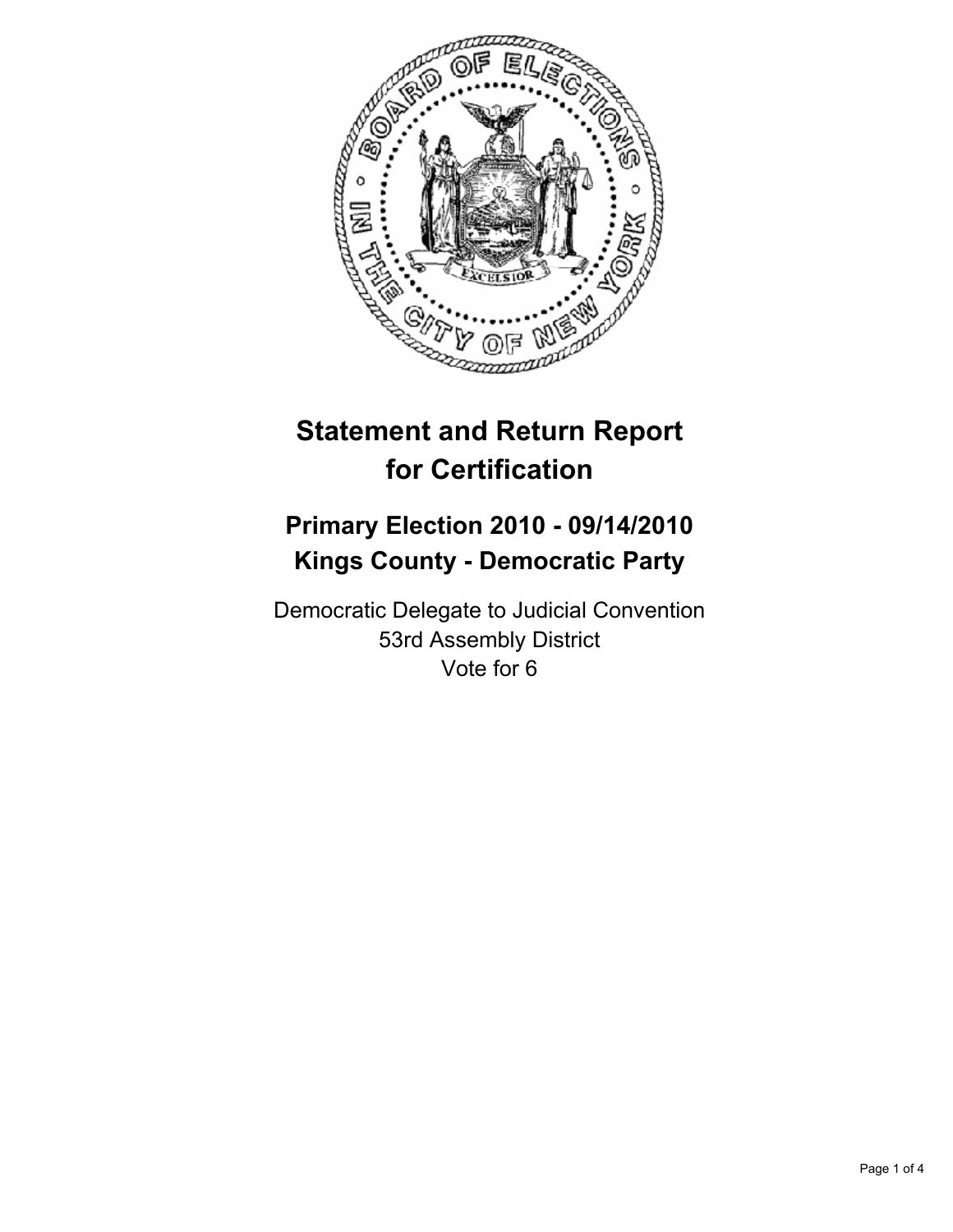

### **Assembly District 53**

| PUBLIC COUNTER                    | 6,130                   |
|-----------------------------------|-------------------------|
| <b>EMERGENCY</b>                  | 23                      |
| ABSENTEE/MILITARY                 | 73                      |
| AFFIDAVIT                         | 99                      |
| <b>MATTHEW K COWHERD</b>          | 953                     |
| SONIA M ROSA                      | 3,406                   |
| <b>SHIRLEY MARSHALL</b>           | 2,484                   |
| <b>WILLIAM J HARRIS</b>           | 2,451                   |
| YVETTE C PEREZ                    | 3,204                   |
| JOHANNA M CASTRO                  | 2,620                   |
| <b>RICHARD R RATHBUN</b>          | 1,966                   |
| ADAM PIRIMUTTER (WRITE-IN)        | 1                       |
| ALAN STEWART (WRITE-IN)           | 1                       |
| ALEX LON (WRITE-IN)               | 1                       |
| AMY Z. CLEARY (WRITE-IN)          | $\overline{\mathbf{c}}$ |
| ANN KANSFIELD (WRITE-IN)          | 1                       |
| BARRY RASKIN (WRITE-IN)           | 1                       |
| <b>BARRY RASLER (WRITE-IN)</b>    | 1                       |
| CECIL BOWMAN (WRITE-IN)           | 1                       |
| CYNTHIA PATTERSON (WRITE-IN)      | $\mathbf{1}$            |
| DARYL JOHNSON (WRITE-IN)          | 1                       |
| DAVID LOPEZ (WRITE-IN)            | 1                       |
| DAVID NIDERNO (WRITE-IN)          | 2                       |
| DAVID NIEMAN (WRITE-IN)           | 6                       |
| DONALD BOWMAN JR (WRITE-IN)       | 1                       |
| ELIZABETH BRISTER (WRITE-IN)      | $\mathbf{1}$            |
| <b>GREGORY ZWAHLEN (WRITE-IN)</b> | $\overline{\mathbf{c}}$ |
| ISRAEL DEAN (WRITE-IN)            | $\overline{2}$          |
| JOSEPH WEBER (WRITE-IN)           | 6                       |
| KATE ZIBAR (WRITE-IN)             | 1                       |
| KATHERNE LIVO (WRITE-IN)          | 1                       |
| KEVIN POWELL (WRITE-IN)           | $\mathbf{1}$            |
| LEIB MOSKOWITZ (WRITE-IN)         | 4                       |
| LINCOLN RESTLER (WRITE-IN)        | 1                       |
| NICHOLAS RIZZO (WRITE-IN)         | 1                       |
| PAMELA HACKETT (WRITE-IN)         | 1                       |
| RACHEL LAUTER (WRITE-IN)          | 1                       |
| RAMONA VERGARA (WRITE-IN)         | 2                       |
| RUDOLPH GIULIANI (WRITE-IN)       | 1                       |
| SARAH BAKER (WRITE-IN)            | 1                       |
| THOMAS BURROWS (WRITE-IN)         | 1                       |
| TIM SMITH (WRITE-IN)              | 1                       |
| WILLIAM HUNTER (WRITE-IN)         | 1                       |
| <b>Total Votes</b>                | 17,134                  |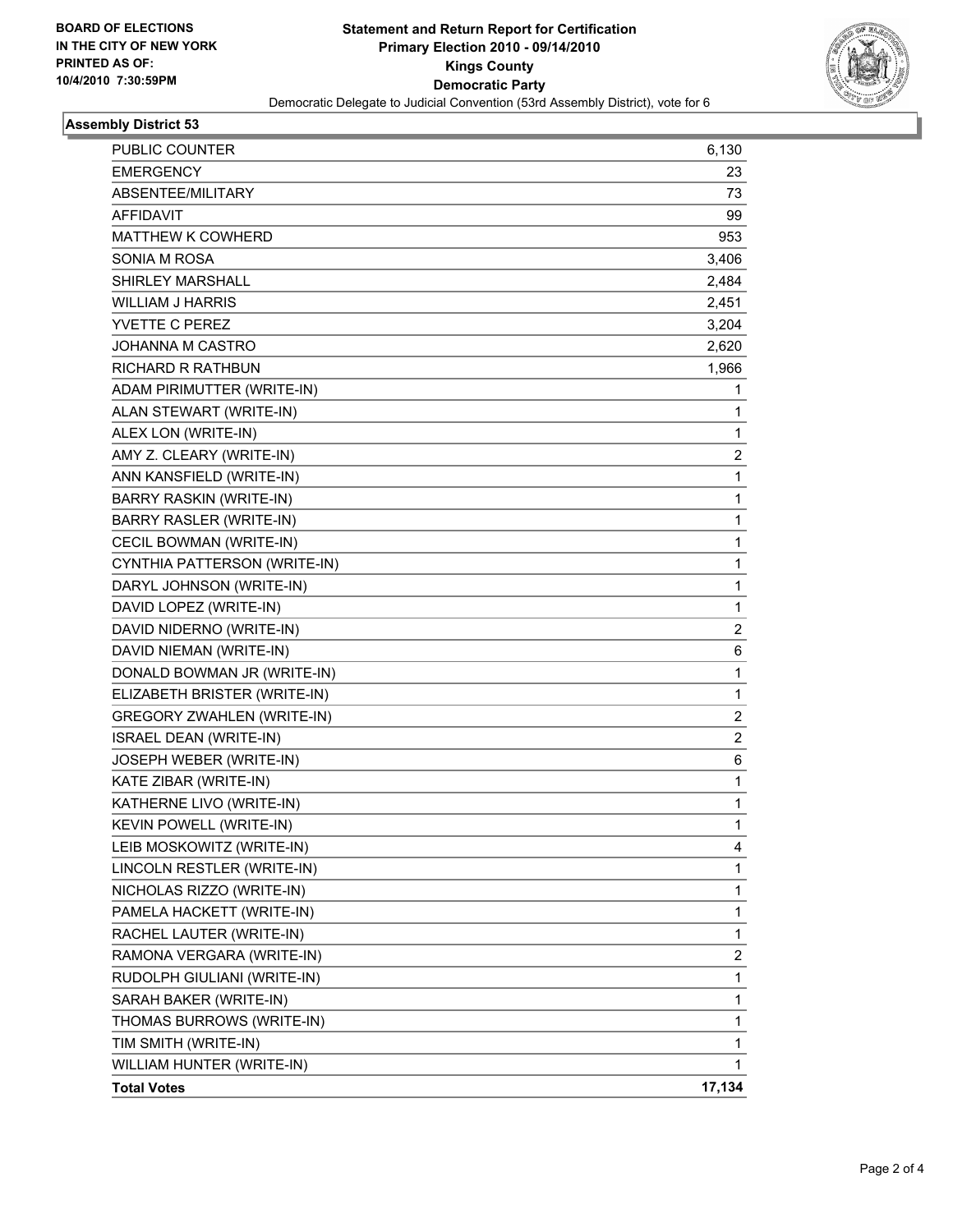

#### **Total for Democratic Delegate to Judicial Convention (53rd Assembly District) - Kings County**

| PUBLIC COUNTER                    | 6,130                   |
|-----------------------------------|-------------------------|
| <b>EMERGENCY</b>                  | 23                      |
| ABSENTEE/MILITARY                 | 73                      |
| <b>AFFIDAVIT</b>                  | 99                      |
| <b>MATTHEW K COWHERD</b>          | 953                     |
| SONIA M ROSA                      | 3,406                   |
| <b>SHIRLEY MARSHALL</b>           | 2,484                   |
| <b>WILLIAM J HARRIS</b>           | 2,451                   |
| YVETTE C PEREZ                    | 3,204                   |
| JOHANNA M CASTRO                  | 2,620                   |
| RICHARD R RATHBUN                 | 1,966                   |
| ADAM PIRIMUTTER (WRITE-IN)        | 1                       |
| ALAN STEWART (WRITE-IN)           | 1                       |
| ALEX LON (WRITE-IN)               | 1                       |
| AMY Z. CLEARY (WRITE-IN)          | $\overline{\mathbf{c}}$ |
| ANN KANSFIELD (WRITE-IN)          | 1                       |
| BARRY RASKIN (WRITE-IN)           | 1                       |
| <b>BARRY RASLER (WRITE-IN)</b>    | 1                       |
| CECIL BOWMAN (WRITE-IN)           | 1                       |
| CYNTHIA PATTERSON (WRITE-IN)      | 1                       |
| DARYL JOHNSON (WRITE-IN)          | 1                       |
| DAVID LOPEZ (WRITE-IN)            | 1                       |
| DAVID NIDERNO (WRITE-IN)          | $\overline{2}$          |
| DAVID NIEMAN (WRITE-IN)           | 6                       |
| DONALD BOWMAN JR (WRITE-IN)       | 1                       |
| ELIZABETH BRISTER (WRITE-IN)      | 1                       |
| <b>GREGORY ZWAHLEN (WRITE-IN)</b> | $\overline{2}$          |
| ISRAEL DEAN (WRITE-IN)            | 2                       |
| JOSEPH WEBER (WRITE-IN)           | 6                       |
| KATE ZIBAR (WRITE-IN)             | $\mathbf 1$             |
| KATHERNE LIVO (WRITE-IN)          | 1                       |
| KEVIN POWELL (WRITE-IN)           | 1                       |
| LEIB MOSKOWITZ (WRITE-IN)         | 4                       |
| LINCOLN RESTLER (WRITE-IN)        | 1                       |
| NICHOLAS RIZZO (WRITE-IN)         | 1                       |
| PAMELA HACKETT (WRITE-IN)         | 1                       |
| RACHEL LAUTER (WRITE-IN)          | 1                       |
| RAMONA VERGARA (WRITE-IN)         | $\overline{2}$          |
| RUDOLPH GIULIANI (WRITE-IN)       | 1                       |
| SARAH BAKER (WRITE-IN)            | 1                       |
| THOMAS BURROWS (WRITE-IN)         | 1                       |
| TIM SMITH (WRITE-IN)              | 1                       |
| WILLIAM HUNTER (WRITE-IN)         | 1                       |
| <b>Total Votes</b>                | 17,134                  |
|                                   |                         |